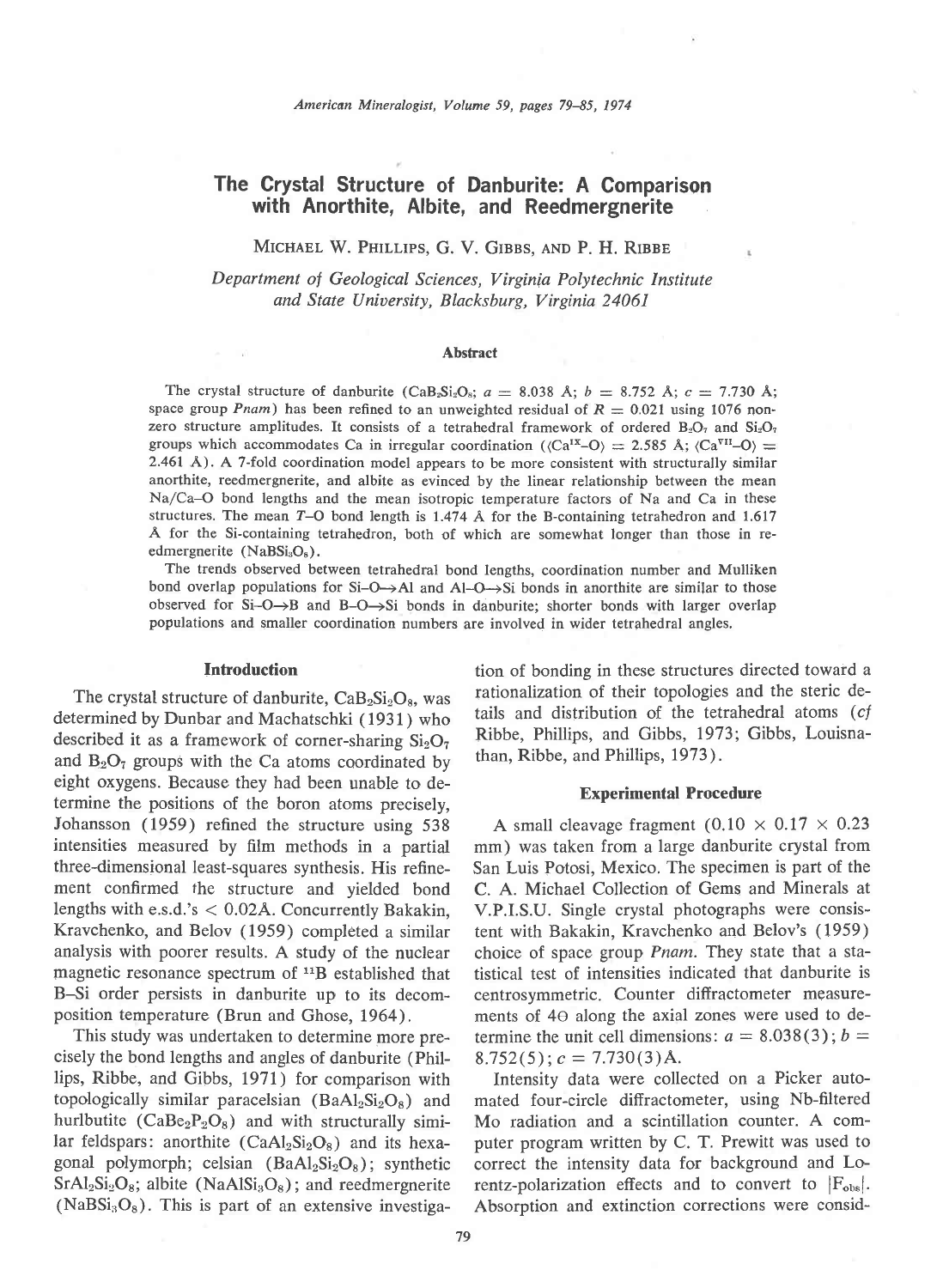# 80 PHILLIPS, GIBBS, AND RIBBE

 $\sim$ 

TABLE 1. Observed and Calculated Structure Factors for Danburite\*

 $*$  The k and l columns are not in their usual order.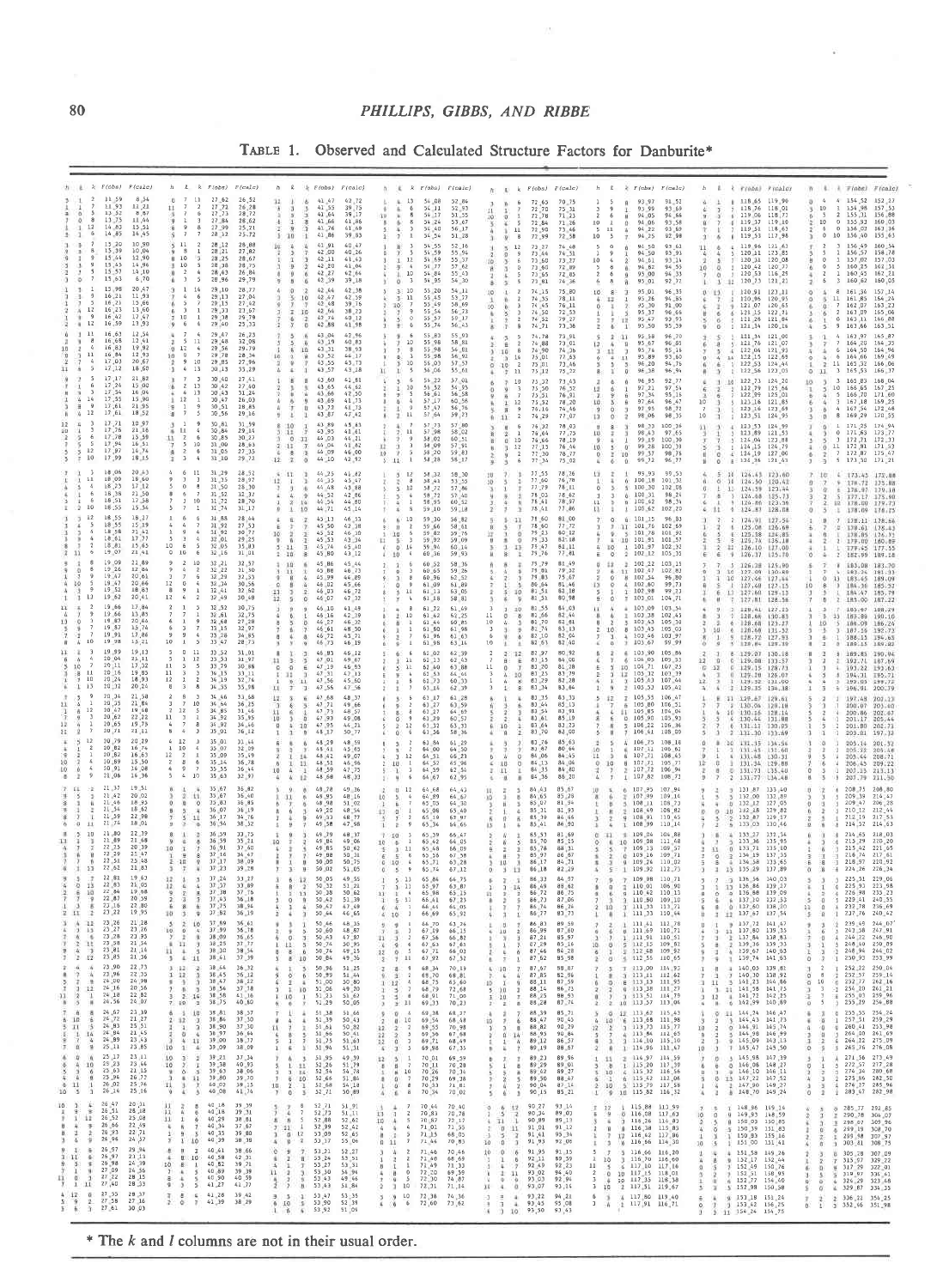ered unnecessary. An anisotropic least-squares refinement was calculated with 1076 structure amplitudes, ( $|F_{obs}| > 4\sigma$ ), using the program by Busing, Martin, and Levy (1962). The  $|F_{obs}|$  were weighted according to the scheme proposed by Hanson ( 1965 ) and the variation of  $\langle w \Delta F^2 \rangle$  over the entire range of  $|F_{obs}|$  was minimized as suggested by Cruickshank (1965). The values of  $|F_{obs}|$  and  $F_{calc}$  are given in Table 1. Atomic scattering factors for neutral atoms were taken from Cromer and Waber (1965). The positional parameters and temperature factors (Table 2), interatomic distances and angles (Table 3), and thermal ellipsoid data (Table 4) were obtained from the final cycle of the anisotropic refinement which yielded an unweighted residual of  $R = 0.021$ .

### Description of the Structure

The asymmetric unit of danburite contains two tetrahedrally coordinated  $(T)$  cations  $(B \text{ and } Si)$ , one calcium, and five oxygen atoms. Of the latter  $O(1)$ ,  $O(2)$ , and  $O(3)$  are bonded to both Si and B, whereas  $O(4)$  and  $O(5)$  are the bridging oxygens of the  $Si<sub>2</sub>O<sub>7</sub>$  and  $B<sub>2</sub>O<sub>7</sub>$  groups, respectively. The mirror planes normal to  $c$  at heights of 0.25 and 0.75 contain the calcium atoms and the bridging oxygens,  $O(4)$  and  $O(5)$ . The structure can be thought of as a continuous framework of alternating

TABLE 2. Positional Parameters and Temperature Factors for Danburite\*

| Atom           | Positional parameters                              |              |            |                                           |               |                |
|----------------|----------------------------------------------------|--------------|------------|-------------------------------------------|---------------|----------------|
|                | $\boldsymbol{x}$                                   |              | y          | $\mathbf{z}$                              |               | $B(\lambda^2)$ |
| Ca             | 0.3854(1)                                          |              | 0.0765(1)  | 1/4                                       |               | 0.42(1)        |
| T1             | .2590(1)                                           |              | .4192(1)   | .4201(1)                                  |               | .31(1)         |
| T <sub>2</sub> | .0533(1)                                           |              | .1924(1)   | $-.0558(1)$                               |               | .25(1)         |
| 01             | .1930(1)                                           |              | .0680(1)   | $-.0032(1)$                               |               | .56(1)         |
| 02             | .1263(1)                                           |              | .3650(1)   | $-.0433(1)$                               |               | .49(1)         |
| 03             | .3998(1)                                           |              | .3135(1)   | .0781(1)                                  |               | .47(1)         |
| 04             | .5136(1)                                           |              | .6636(1)   | 1/4                                       |               | .60(2)         |
| 05             | .1838(1)                                           |              | .4282(1)   | 1/4                                       |               | .54(2)         |
| Atom           |                                                    |              |            | Anisotropic temperature factors $(x 104)$ |               |                |
|                | $\beta_{11}$                                       | $\beta_{22}$ | $\beta$ 33 | $\beta_{12}$                              | $\beta_{13}$  | $\beta_{23}$   |
| Ca             | 18(1)                                              | 12(1)        | 18(1)      | $-1(1)$                                   | 0             | $\mathbf{0}$   |
| T1             | 12(1)                                              | 9(1)         | 16(1)      | 0(1)                                      | 0(1)          | 0(1)           |
| T <sub>2</sub> | 10(1)                                              | 7(1)         | 11(1)      | 0(1)                                      | 0(1)          | $-1(1)$        |
| 01             | 23(1)                                              | 13(1)        | 29(1)      |                                           | $4(1) -5(1)$  | $-4(1)$        |
| 02             | 21(1)                                              | 12(1)        | 22(1)      |                                           | $-3(1) -7(1)$ | $-1(1)$        |
| 03             | 18(1)                                              | 16(1)        | 19(1)      |                                           | 2(1) 3(1)     | 2(1)           |
| 04             | 28(1)                                              | 23(1)        | 14(1)      | 5(1)                                      | $\mathbf{0}$  | 0              |
| 05             | 18(1)                                              | 26(1)        | 14(1)      | 3(1)                                      | $\Omega$      | 0              |
|                | * Estimated standard errors are in parentheses and |              |            |                                           |               |                |

refer to the Iast decimal pLace.

| B-O distances (Å)  |                        |       | $n(B-0)$  |           | $0-0$ distances $(A)$ | $0 - B - 0$ angles $(°)$      |
|--------------------|------------------------|-------|-----------|-----------|-----------------------|-------------------------------|
| $T1-01$            | 1,479                  |       | 0.534     | $01 - 02$ | 2.321                 | 102.5                         |
| O <sub>2</sub>     | 1.498                  |       | 0.513     | $01 - 03$ | 2.419                 | 110.7                         |
| 03                 | 1.461                  |       | 0.545     |           | $02 - 03$ 2.429       | 110.4                         |
| 05                 | 1.456                  |       | 0.539     | $02 - 05$ | 2.372                 | 106.9                         |
| liean              | 1.474                  |       |           | $03 - 05$ | 2.406                 | 111.2                         |
| Si-O distances (Å) |                        |       | $n(Si-0)$ |           | $0-0$ distances $(A)$ | $0-Si-0$ angles( $^{\circ}$ ) |
| $T2 - 01$          | 1,617                  |       | 0.507     | $01 - 02$ | 2.672                 | 111.1                         |
| 02                 | 1.624                  |       | 0.549     | $01 - 03$ | 2.650                 | 110.4                         |
| 03                 | 1.611                  |       | 0.492     |           | $01 - 04$ 2.664       | 111.1                         |
| 04                 | 1.614                  |       | 0.514     |           | $02 - 03$ 2.574       | 105.4                         |
| ilean              | 1.617                  |       |           | $02 - 04$ | 2.636                 | 109.0                         |
|                    |                        |       |           | $03 - 04$ | 2.638                 | 109.7                         |
|                    | $Ca-O$ distances $(A)$ |       |           | [Mult.]   | $T-O-T$ angles $(°)$  |                               |
|                    | $Ca-01$                | 2.496 |           | $[2]$     | $T1 - 01 - T2$        | 132.4                         |
|                    | 02                     | 2.452 |           | [2]       | $T1 - 02 - T2$        | 126.3                         |
|                    | 03                     | 2.467 |           | $[2]$     | $T1 - 03 - T2$        | 128.1                         |
|                    | 05                     | 2.399 |           | $[1]$     | $T2 - 04 - T2$ 136.8  |                               |
|                    | 02                     | 3,020 |           | [2]       | $T1 - 05 - T1$        | 130.6                         |

and all angles 0.1°.

 $B_2O_7$  and  $Si_2O_7$  groups with the Ca atoms in either 9-fold coordination ( $\langle Ca-O \rangle = 2.585$  Å) or 7-fold coordination ( $\langle Ca-O \rangle = 2.461$  Å). The 7-fold coordination model appears to be more consistent with structurally similar anorthite, reedmergnerite, and albite as evinced by the strong correlation between

TABLE 4. Thermal Ellipsoid Data for Danburite\*

| Atom           | Ellipsoid<br>axis                          | R.M.S.<br>displacement<br>(A) | X       | Angles to crystal axes (degrees)<br>Υ | $-Z$     |
|----------------|--------------------------------------------|-------------------------------|---------|---------------------------------------|----------|
| Ca             |                                            | 0.068(1)                      | 82(3)   | 8(3)                                  | 90       |
|                | $\frac{1}{2}$                              | .073(1)                       | 90      | 90                                    | 180      |
|                |                                            | .077(1)                       | 8(3)    | 98(3)                                 | 90       |
| T1             | $\begin{array}{c} 1 \\ 2 \\ 3 \end{array}$ | .060(3)                       | 114(39) | 24(39)                                | 91(14)   |
|                |                                            | .063(3)                       | 155(38) | 114(39)                               | 81(19)   |
|                |                                            | .069(3)                       | 82(18)  | 85(14)                                | 9(19)    |
| T <sub>2</sub> |                                            | .052(1)                       | 89(6)   | 19(7)                                 | 71(7)    |
|                | $\begin{array}{c} 1 \\ 2 \\ 3 \end{array}$ | .057(1)                       | 48(23)  | 76(13)                                | 135(19)  |
|                |                                            | .060(1)                       | 41(21)  | 103(7)                                | 51(19)   |
| 01             | $\frac{1}{2}$                              | .066(2)                       | 112(5)  | 23(4)                                 | 82(4)    |
|                |                                            | .082(2)                       | 137(4)  | 101(5)                                | 131(4)   |
|                |                                            | .102(2)                       | 125(3)  | 110(2)                                | 42(3)    |
| O2             | $\begin{array}{c} 1 \\ 2 \\ 3 \end{array}$ | .062(2)                       | 56(4)   | 46(7)                                 | 63(5)    |
|                |                                            | .075(2)                       | 67(5)   | 135(7)                                | 54(5)    |
|                |                                            | .094(2)                       | 43(3)   | 98(3)                                 | 132(3)   |
| 03             | $\begin{array}{c} 1 \\ 2 \\ 3 \end{array}$ | .070(2)                       | 42(11)  | 101(17)                               | 130(18)  |
|                |                                            | .074(2)                       | 71(17)  | 138(9)                                | 54(17)   |
|                |                                            | .086(2)                       | 54(5)   | 50(6)                                 | 61(5)    |
| 04             | 1                                          | .066(3)                       | 90      | 90                                    | $\theta$ |
|                | $\overline{2}$                             | .086(2)                       | 46(5)   | 136(5)                                | 90       |
|                | $\overline{3}$                             | .104(2)                       | 44(5)   | 46(5)                                 | 90       |
| 05             |                                            | .066(3)                       | 90      | 90                                    | $\theta$ |
|                | $\frac{1}{2}$                              | .076(2)                       | 167(4)  | 77(4)                                 | 90       |
|                |                                            | .102(2)                       | 77(4)   | 13(4)                                 | 90       |

TABLE 3. Interatomic Distances and Angles and Bond Overlap Populations  $(n)$  in Danburite\*

refer to the last decimal place.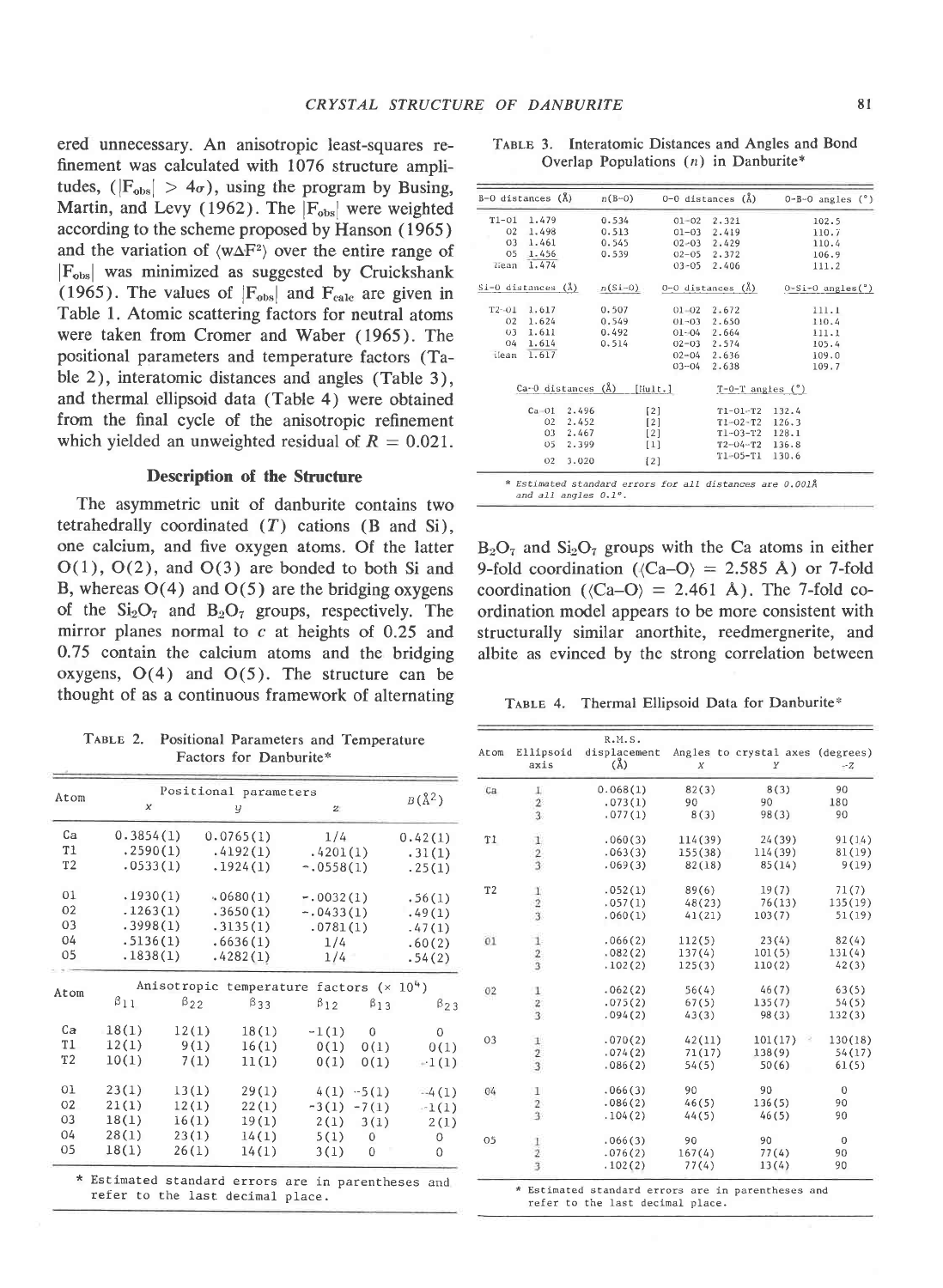

FIG. 1. A plot of mean Ca-O distances for danburite (Db) and anorthite (An), and mean Na-O distances for reedmergnerite (Rd) and albite (Ab) versus the mean isotropic temperature factors for 7-coordinated Ca and Na. Data for Ab and An from Wainwright and Starkey (1968, 1971) and for Rd from Appleman and Clark (1965).

the mean  $Na/Ca-O$  bonds lengths and the mean isotropic temperature factors of the Na and Ca atoms (see Fig. 1 ).

Figure 2 represents a portion of the structure viewed down c, showing the 4- and 8-membered rings formed by the alternating B- and Si-containing tetrahedra. Similarities between danburite and feldspar structures were first noted by W. L. Bragg (Taylor, 1933 ). Both contain double-crankshaft chains (Figure 3A) which consist of 4-membered rings of tetrahedra (Fig. 3B). Within these rings,



FIG. 2. A portion of the danburite structure viewed down [001] showing the 4- and 8-membered rings formed by the alternating B- and Si-containing tetrahedra. Mirror planes pass through  $O(4)$ ,  $O(5)$  and the Ca atoms (open circles) parallel to (001).

two adjacent tetrahedra have apical oxygen atoms that point up  $(U)$  and two that point down  $(D)$ . Figure 3C is a simplified representation of one of these rings in which the oxygen atoms are omitted and the U-D notation of Smith and Rinaldi (1962) is used to describe the orientation of the tetrahedra.

In both feldspar and danburite the 4-membered rings are tilted with respect to the chain axis, which is parallel to  $a$  in feldspar and  $c$  in danburite. In the feldspar structure there is also a rotation of successive rings within each chain, although in danburite, which has mirror symmetry perpendicular to the chain axes, no such rotation is possible.

Another point of interest is the cation distribution within a given chain. In danburite, the silicon and boron tetrahedra within a 4-membered ring are always linked to like tetrahedra in mirror-related rings directly above and below in the chain, forming Si-O-Si and B-O-B linkages. Similar linkages are not found in the feldspars, even in anorthite and celsian, which have the same  $T^{3+}:T^{4+}$  ratio as danburite. In anorthite, like danburite, there is alternation of  $T^{3+}$ and  $T^{4+}$  atoms within the layer of 4- and 8-membered rings (Figs. 3D, 3E); however, unlike danburite, there is also a perfect alternation between tetrahedra of subsequent rings within a chain. Thus Al-O-Al and Si-O-Si linkages are not present in anorthite. Anorthite-like alternation of unlike tetrahedral cations is also found in the chains of paracelsian  $(BaAl<sub>2</sub>)$  $Si<sub>2</sub>O<sub>8</sub>$ ; Louisnathan, Gibbs, and Craig, in preparation), and hurlbutite  $(CaBe<sub>2</sub>P<sub>2</sub>O<sub>8</sub>; Lindbloom,$ Gibbs, and Ribbe, in preparation), even though these structures are topologically similar to danburite (Fig. 3E).

Smith and Rinaldi (1962) and Smith (1968) described a number of possible framework structures based on the cross-linking of double-crankshaft chains composed of UUDD 4-membered rings. In the feldspar structure (Fig. 3D) each chain is rotated approximately 180' from the neighboring chains, whereas in danburite (Fig. 3E) successive chains are altemately rotated clockwise and counter-clockwise by approximately 90'. In both anorthite and danburite the 8-membered elliptical rings, which result from cross-linking of the double-crankshaft chains, are characterized by alternation of  $T^{3+}$  and  $T^{4+}$  tetrahedral cations. In anorthite there are two types of 8-membered rings, UUUUDDDD (elongate parallel to  $c^*$ ) and UUDUDDUD (elongate parallel to  $b^*$ ). In danburite only one sequence occurs (UUDUD DUD).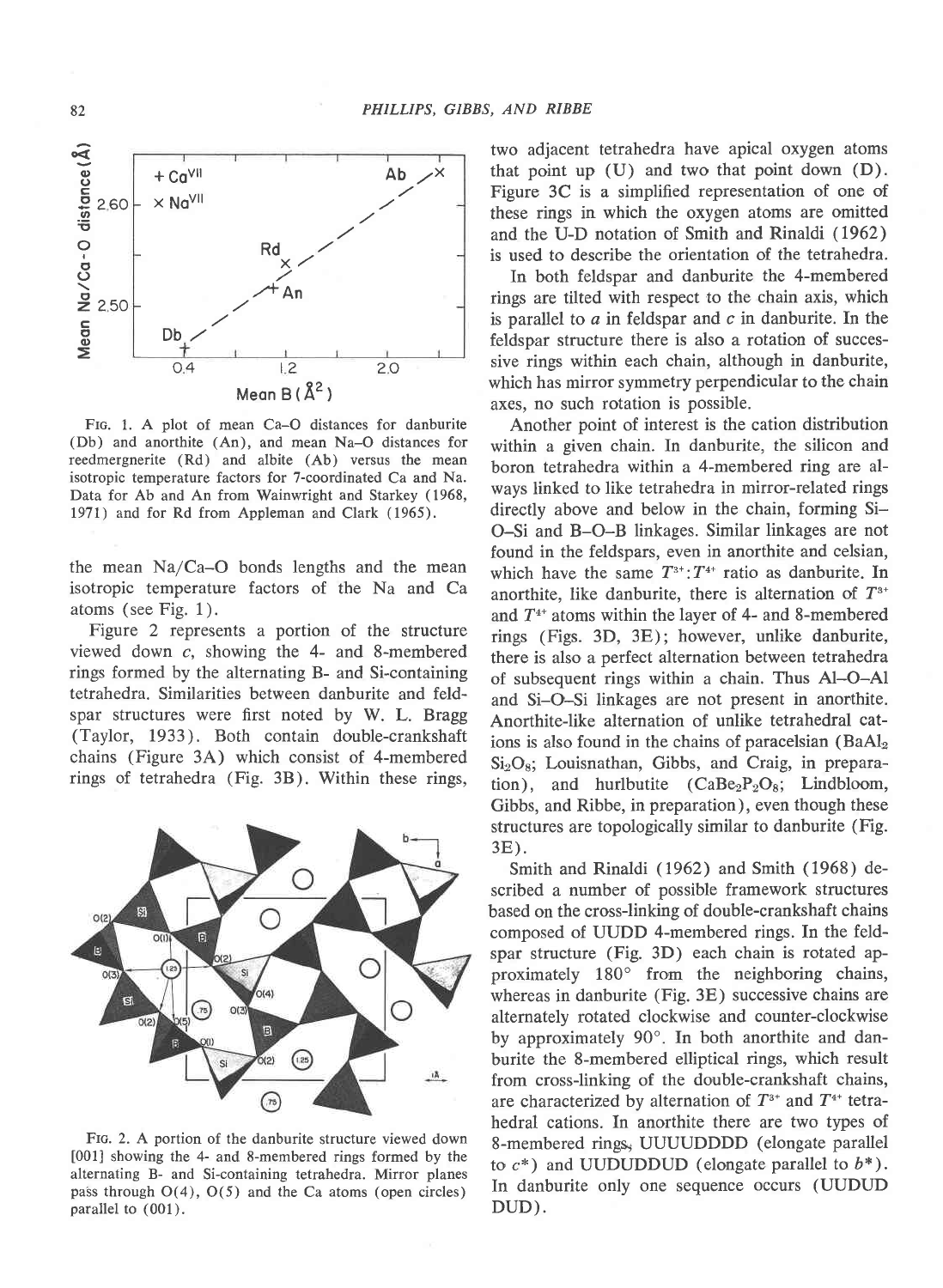The final structural comparisons concern the stacking of the "layers" shown in Figures 3D and 3E to form the respective feldspar- and danburite-type frameworks. In feldspars the S-membered rings are underlain by rings of the different sequence and different elongation: UUUUDDDD rings alternate with UUDUDDUD rings along a. In danburite there is only one type of 8-membered ring present; and because there are mirror planes perpendicular to the stacking axis, both sequence and elongation are the same for the rings in successive layers.

# Discussion of Bonding in Danburite and Related Compounds

In a study of anorthite Megaw, Kempster, and Radoslovich (1962) were first to recognize the correlation between the tetrahedral (7-O) distances and the coordination number of oxygens involved in the Z-O bonds. Fleet, Chandrasekhar, and Megaw (1966) found that in bytownite the Na/Ca-O and the Z-O distances are also inversely correlated. To take into account both the coordination number of oxygen, CN(O), and the distances to the bonded nontetrahedral cations, Phillips, Ribbe, and Gibbs (1972, 1973) introduced the parameter  $\Sigma[1/(Ca-O)^2]$ , where Ca-O represents the Ca-oxygen bond length. Since the oxygens in anorthite are bonded to either 0, I or 2 calcium atoms,  $\Sigma[1/(\text{Ca}-\text{O})^2]$  will have the values of zero,  $1/(Ca-O)^2$  or  $\sum [1/(Ca,-O)^2]$ , respectively. As expected, this parameter is strongly correlated with individual tetrahedral bond lengths, giving correlation coefficients of 0.84 for Al-O and 0.90 for Si-O distances. Moreover, when the  $T$ -O-T

angles (linearized by the inverse cosine function,  $-1/\cos(T-O-T)$  were included in multiple linear regression analyses, the correlation coefficients increased to 0.89 and 0.94, respectively (Ribbe et al, 1973).

The trends observed between bond lengths and coordination number can also be rationalized in terms of overlap integrals, S, and Mulliken bond overlap populations, n. lnterrelationships of bond lengths, coordination number, and overlap integrals for carbon containing compounds have been established by Coulson (1951) and are presented in Figure 4a. The largest overlap integral is calculated for 2-coordinated bonded carbon  $(s\mathbf{z})$  hybridization) which indicates that bonds involving 2-coordinated atoms should be shorter than those involving 3-coordinated  $(sp<sup>2</sup>$  hybridization) or 4-coordinated



FIG. 3. Schematic representations of portions of the tetrahedral framework: (a) "Jacob's ladder" chain common to danburite and the feldspars (after Taylor, 1933); (b) 4-fold tetrahedral ring, and (c) its symbolic representation (after Smith and Rinaldi, 1962). "U" indicates that the tetrahedron points upward and "D" downward. (d) The arrangement of 4-fold rings of tetrahedra in anorthite resulting in the two types of 8-membered rings (UUUUDDDD elongate parallel to  $c^*$  and UUDUDDUD elongate parallel to  $b^*$ ). (e) Similar arrangement in danburite resulting in only one type of 8-membered ring (UUDUDDUD).

bonded carbon ( $sp^3$  hybridization). Similar relationships are observed in anorthite,  $CaAl<sub>2</sub>Si<sub>2</sub>O<sub>8</sub>$  (Fig. 4b), where shorter Al-O $\rightarrow$ Si and Si-O $\rightarrow$ Al bonds have larger Mulliken bond-overlap populations on the average as well as smaller values of  $CN(O)$ . It is not surprising that in structurally similar danburite,  $CaB<sub>2</sub>Si<sub>2</sub>O<sub>8</sub>$ , the same trends are found for Si-O $\rightarrow$ B and B-O $\rightarrow$ Si linkages (Fig. 4b).

In a study of Mulliken bond-overlap populations in feldspar structures, Gibbs et al (1973) found that  $n(T-O)$  values calculated assuming constant  $T-O$ distances correlate with observed  $T$ -O bond lengths and  $O-T-O$  and  $T-O-T$  angles for Al- and Si-containing tetrahedra. The shorter  $T-O$  bonds had larger overlap populations and were involved with wider  $O-T-O$  and  $T-O-T$  angles. They also calcu-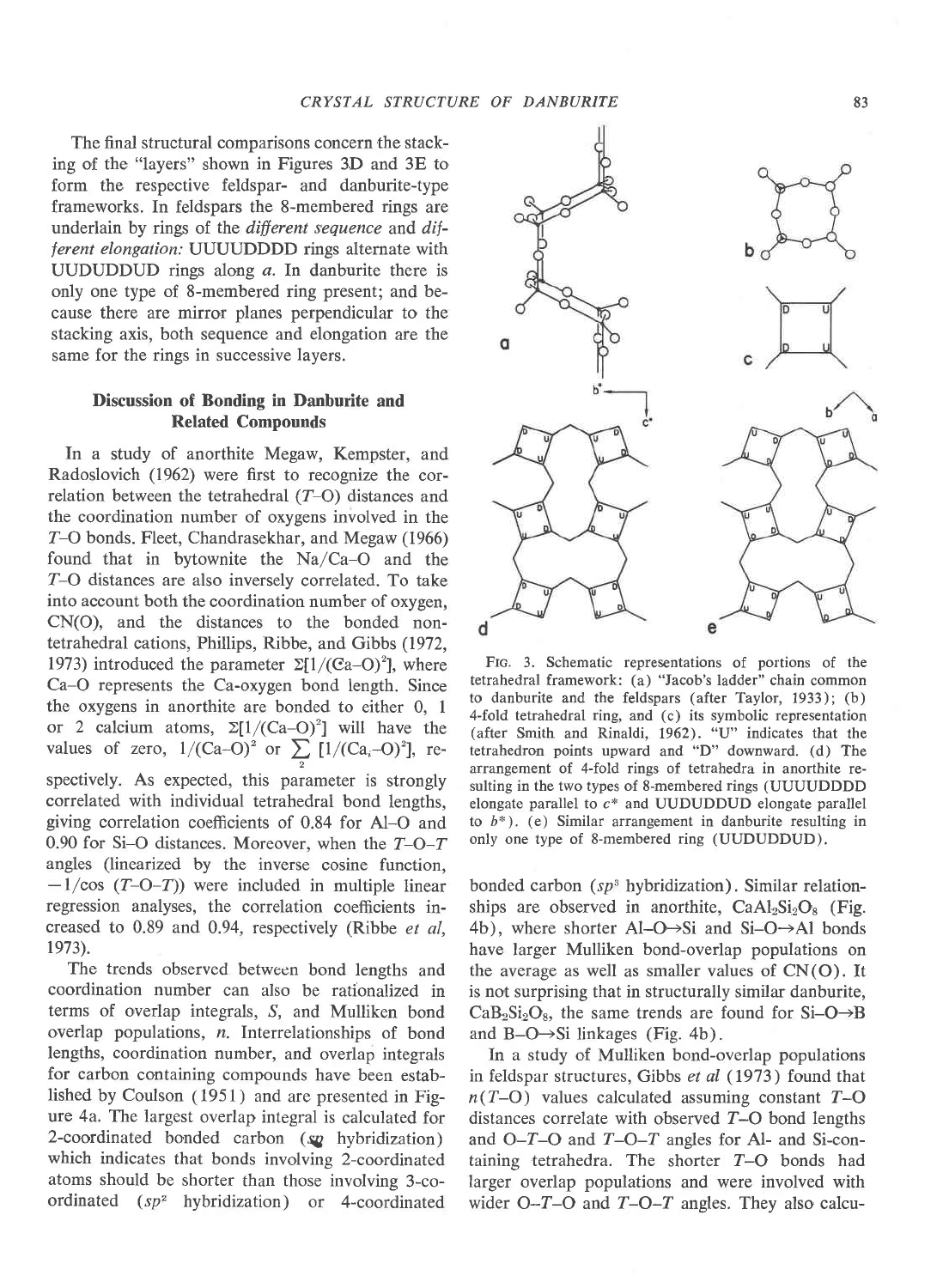

FIG. 4. (a) The differences in the overlap integrals, S, for a C-C bond involving a 4-coordinated carbon atom and those involving 4-, 3- and 2-coordinated carbon atoms versus C-C bond length. (b) The differences in the mean Mulliken bond overlap populations for  $T-O$  bonds involving a 4-coordinated oxygen atom and those involving 4-,3-, and 2-coordinated oxygen atoms plotted against mean 7-O distance in A. Anorthite data are connected by solid lines, danburite by dashed lines. Roman numerals indicate coordination number.



FIG. 5. Individual B-O bond lengths versus  $n(B-O)$  and  $(O-B-O)$  for danburite  $(B-O \rightarrow Si, \text{ open circles}; B-O \rightarrow B,$ filled circles) and for reedmergnerite  $(B-O\rightarrow Si, X's)$ .

lated  $n(T-O)$  for the B-tetrahedron in reedmergnerite, NaBSi<sub>3</sub>O<sub>8</sub>, but correlations with observed bond Iengths and angles were not attempted at that time because of the paucity of data. These are plotted here in Figures 5a and 5b with similar data for the B-tetrahedron in danburite. The correlations of observed B-O distances with  $n(B-O)$  and the average  $O-B-O$  angle involving a common B-O bond,  $\overline{O} B-O$ <sub>3</sub>, are well developed in the expected manner with shorter bonds involving larger overlap populations and wider tetrahedral angles.

Ribbe et al (1973) have demonstrated the importance of the effect of CN(O) on bond lengths in  $T-O-T$  linkages in the feldspars:  $T-O$  bonds to  $oxy$ gens of different coordination numbers should be treated as separate populations. Correlations of B-O with B-O-Si angle for  $CN(O) = 4, 3, and 2$  in danburite and reedmergnerite were found to be indeterminate, because there are only two 4-coordinated, four 3-coordinated, and one 2-coordinated oxygen atoms in these structures.

Inasmuch as danburite will be included as part of an extensive investigation of the crystal chemistry and bonding in  $MT_2^{3+}T_2^{4+}O_8$  and  $MT_2^{2+}T_2^{5+}O_8$  compounds currently underway in our laboratory and in the Institut für Mineralogie at Westfälische Wilhelms-Universität in Münster, Germany, and the Istituto di Mineralogia e Geochimica at the University in Torino, Italy, further discussion of the structure will be deferred to a future report.

## Acknowledgments

This study was supported by NSF grant GA-30864X and the Research Division of V.P.I.S.U. The senior author received partial support from NASA grant NGR 39-007-  $064-A.$